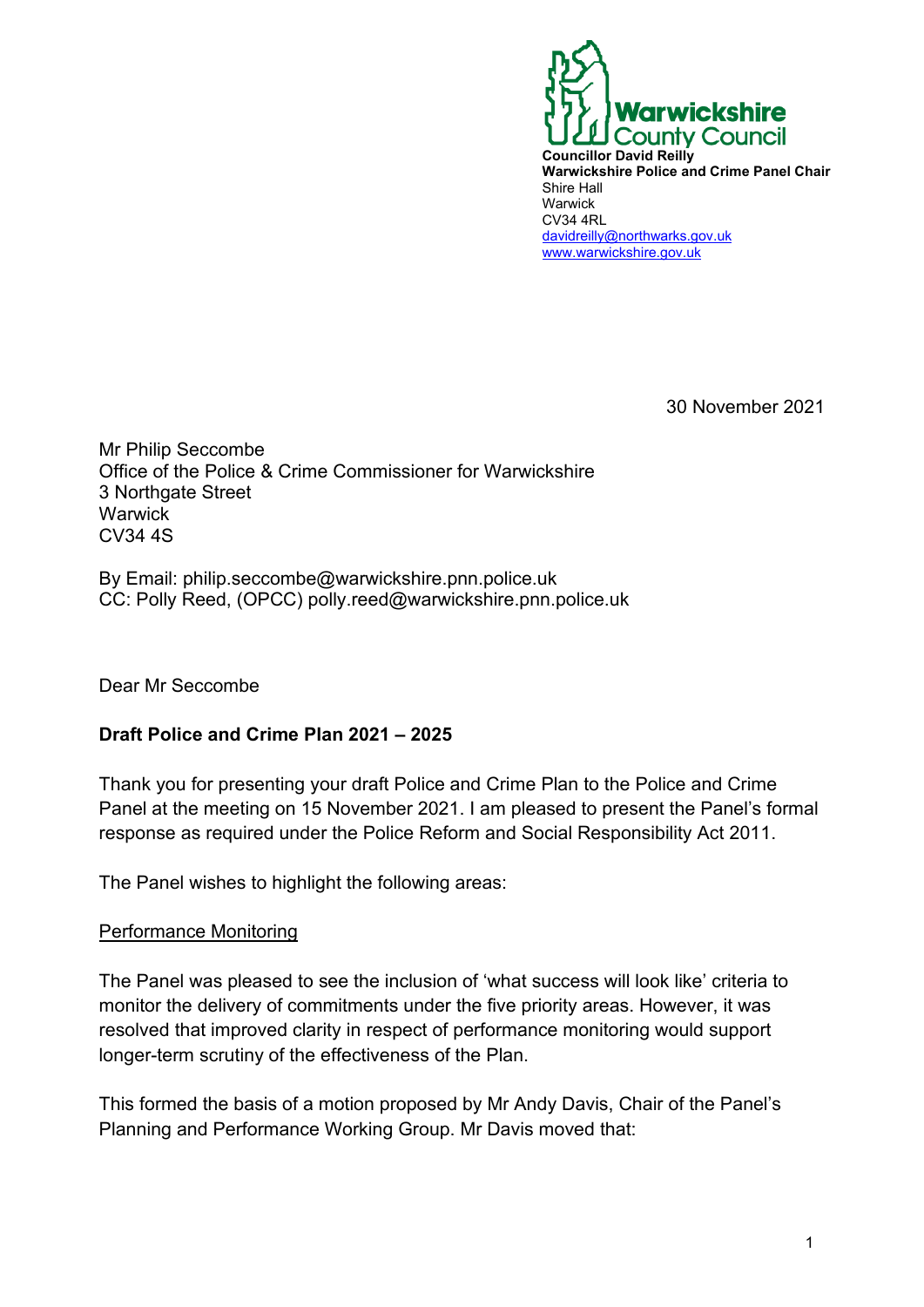The Panel establishes a task and finish group to assist the Office of the Police and Crime Commissioner in developing a Performance Framework which will be informed by a RAG (Red, Amber, and Green) assessment of the current Plan as it reaches the end of its lifespan and an analysis to shape relevant targets and measures against the proposed measures of success within the new Plan, ensuring that these are relevant, and an outcome of work undertaken by the Commissioner. The findings of the task and finish group will be reported to the Panel at the meeting on 27 January 2022.

The motion was seconded by Councillor Derek Poole and, following a vote, was unanimously supported by Panel members.

This initiative will provide a means to examine the strategic objectives of the Police and Crime Plan in detail with a focus on each area of priority. A RAG assessment of the existing Plan will provide a platform for analysis of the new Plan, leading to development of a Performance Framework to support ongoing scrutiny work by the Panel. This is particularly relevant to the work of the Planning and Performance Working Group which has specific responsibility for monitoring performance against the objectives set out within the Police and Crime Plan.

The Panel was grateful of your support for this initiative and the offer of assistance from your Office.

# Public Confidence in Policing

The results of the Warwickshire Police/OPCC Public Perceptions Survey 2020 indicated that 50% of participants strongly agreed with the statement "taking everything into account, I have confidence in Warwickshire Police". At the meeting on 15 November, the Panel recognised that this is a favourable position compared with similar consultations undertaken elsewhere. However, attention was given to the 50% of participants who indicated a tentative or negative response to the survey statement. The Panel is pleased that a strategic priority will be in place to address shortages in levels of public confidence and will take a keen interest in the findings of future surveys.

# Misogyny

The Panel strongly supports your commitment to "ensure that misogyny has no place within the police, criminal justice agencies or wider society as a whole". Members were grateful to receive additional information relating to approaches to confront the issue. The Panel agrees that vigilance is required to safeguard standards of conduct and will take a keen interest in the effectiveness of measures to address an area of serious concern.